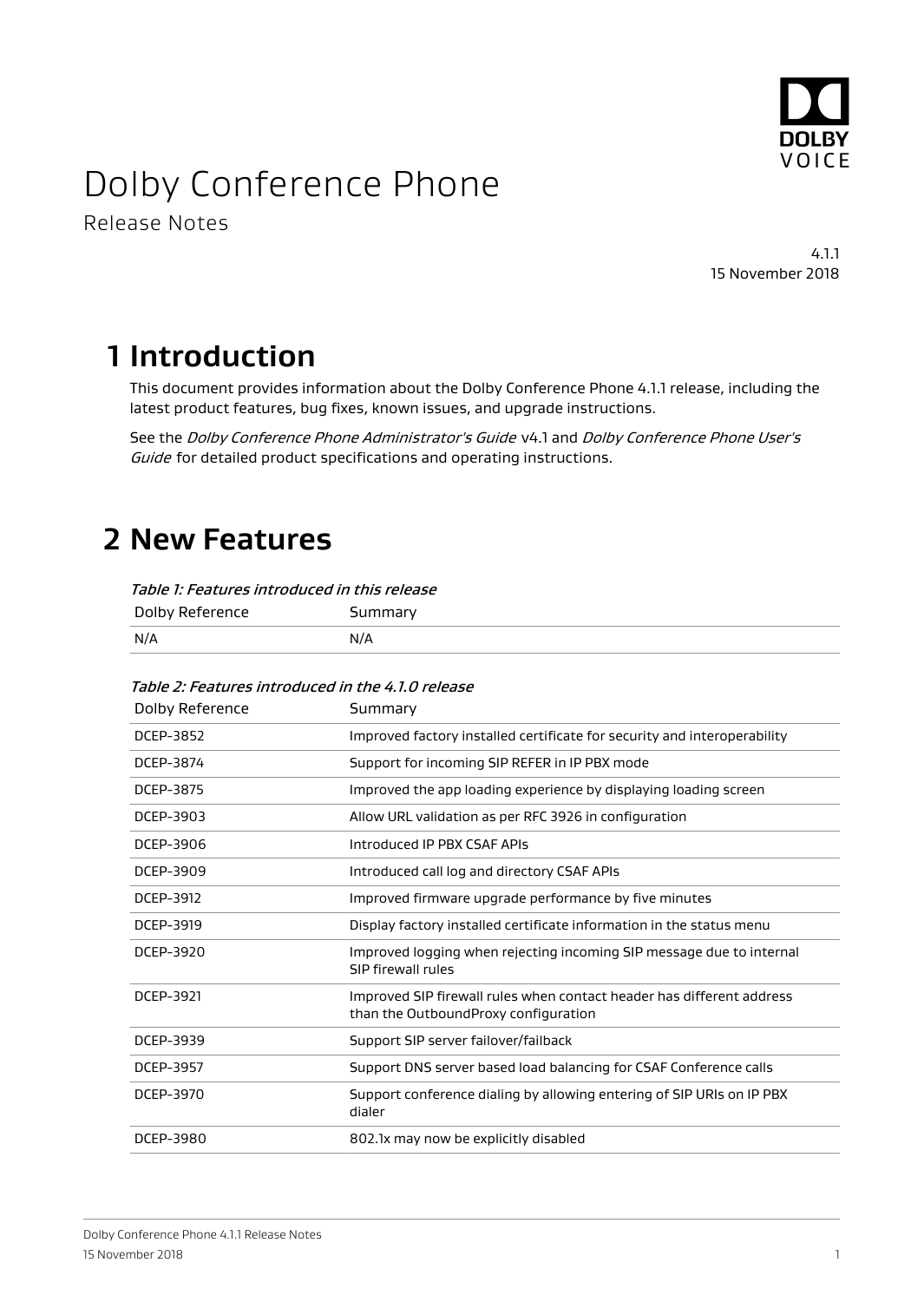# **3 Fixes**

| Dolby Reference | Summary                                                                                                                                        |  |
|-----------------|------------------------------------------------------------------------------------------------------------------------------------------------|--|
| DCEP-3995       | Removed three vulnerable ciphers                                                                                                               |  |
| DCEP-4041       | The Dolby Conference Phone crashes in DNS resolver while trying to<br>register to MiCloud                                                      |  |
| DCEP-4091       | In a Vonage test environment, the Dolby Conference Phone fails to resume<br>the active call on hold when in PREFERRED ORDER call failover mode |  |
| DCEP-4099       | Comm services may crash in services-cs dycsip during a call attempt when<br>the server list is empty                                           |  |
| DCEP-4106       | The Dolby Conference Phone is stuck and is unable to load the Dolby<br>Conference Phone app                                                    |  |
| DCEP-4118       | The configuration.midnightMemoryRecycleEnabled API crashes the GUI<br>process                                                                  |  |
| DCEP-4127       | The Dolby Conference Phone crashes when DNS TTL value is small for<br>IPPBX configuration                                                      |  |
| DCEP-4134       | IP PBX calls fail when the transport type is set to AUTO/TCP and NAT is<br>detected in the network path                                        |  |

#### Table 3: Fixes introduced in this release

Table 4: Fixes introduced in the 4.1.0 release

| Dolby Reference | Summary                                                                                     |  |
|-----------------|---------------------------------------------------------------------------------------------|--|
| DCEP-3648       | Unexpected "Tunnel" state in the Conference object now mapped to<br>"Calling" state         |  |
| DCEP-3879       | WebSocket server does not correctly notify of client disconnections                         |  |
| DCEP-3901       | canSendDtmf API for peripheralModeAudio and Conference objects<br>reports wrong value       |  |
| DCEP-3986       | Improved SSH security by removing vulnerable ciphers from supported list                    |  |
| DCEP-4000       | Removed Equifax Secure Certificate Authority from the system                                |  |
| DCEP-4037       | The incoming call screen changes layout for a while when user End and<br>Answer second call |  |

#### **4 Notes**

Please refer to the configuration reference material in the Dolby Conference Phone Administrator's Guide v4.1 for updated configuration parameters supporting new features.

### **5 Known Issues**

Table 5: Known Issues present in this release

| Dolby Reference | Summary | Significance/Impact | Workaround |
|-----------------|---------|---------------------|------------|
| N/A             | N/A     | N/A                 | N/A        |